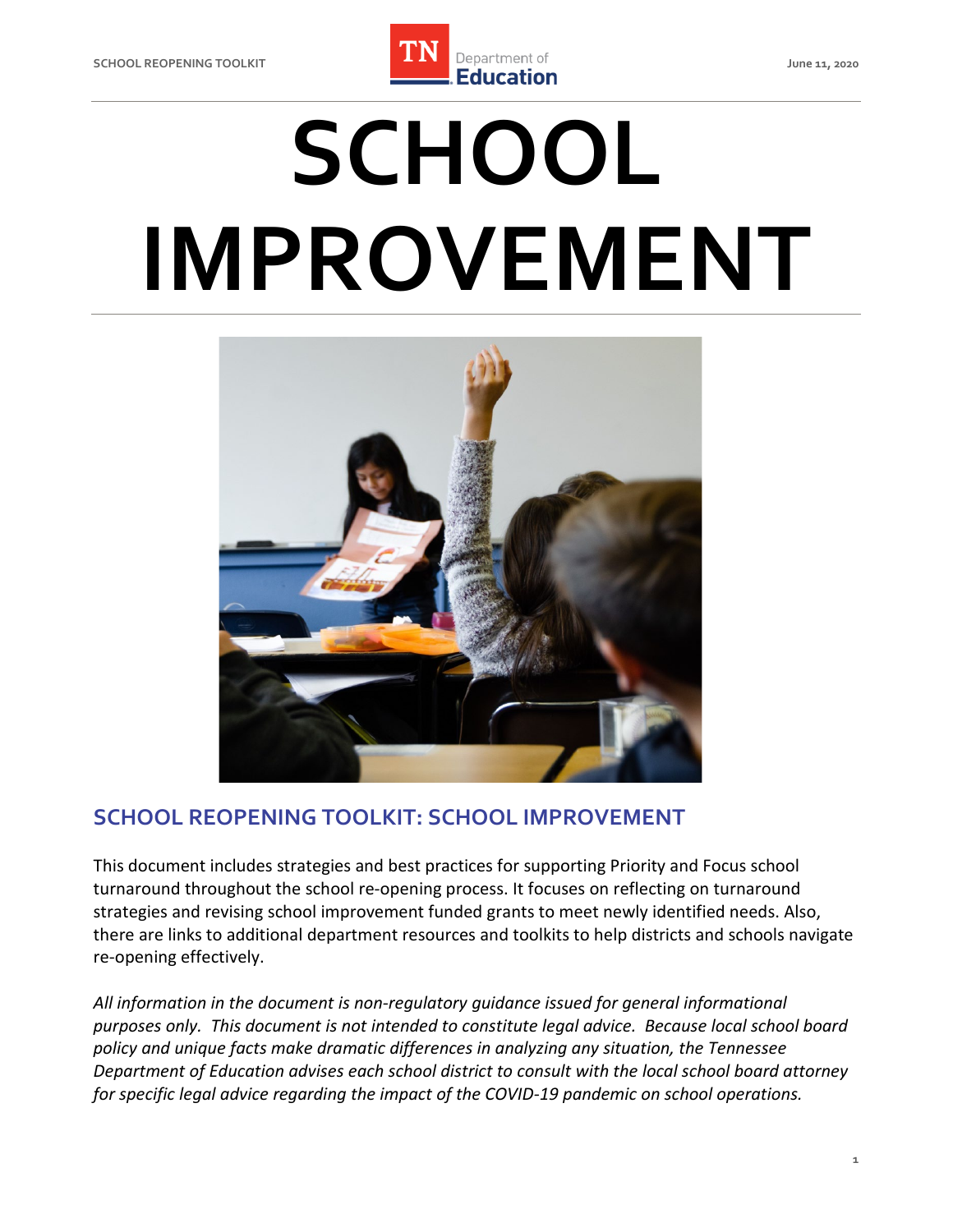

# **I. Checklist**

Priority and Focus school leaders should consult the [TDOE Reopening Schools Guide](https://www.tn.gov/content/dam/tn/education/health-&-safety/Reopening%20Schools%20-%20Overview%20Guide%20for%20LEAs.pdf) as well as specific toolkits for relevant information and resources located on the [Reopening Guidance](https://www.tn.gov/education/health-and-safety/update-on-coronavirus/reopening-guidance.html) page of the department's website. These toolkits provide more in-depth information that may be useful to Priority/Focus schools to address the following topics:

- [Academics](https://www.tn.gov/content/dam/tn/education/health-&-safety/Academics.pdf)
- [Access & Opportunity](https://www.tn.gov/content/dam/tn/education/health-&-safety/Access%20and%20Opportunity.pdf)
- Assessing Student Learning (coming soon)
- [Charter Schools](https://www.tn.gov/content/dam/tn/education/health-&-safety/Charter%20Schools.pdf)
- [Consolidated Funding](https://www.tn.gov/content/dam/tn/education/health-&-safety/Consolidated%20Funding.pdf)
- [Counseling](https://www.tn.gov/content/dam/tn/education/health-&-safety/Counseling.pdf)
- Early Childhood
- [Finance](https://www.tn.gov/content/dam/tn/education/health-&-safety/Finance.pdf)
- **School Nutrition**
- Health & Public Health (coming soon)
- [Postsecondary Transitions](https://www.tn.gov/content/dam/tn/education/health-&-safety/Postsecondary%20Transitions.pdf)
- Professional Development (coming soon)
- Safety & Operations (coming soon)
- [Special Populations](https://www.tn.gov/content/dam/tn/education/health-&-safety/Special%20Populations.pdf)
- Staffing (coming soon)
- [Technology](https://www.tn.gov/content/dam/tn/education/health-&-safety/Technology.pdf)
- [Transportation](https://www.tn.gov/content/dam/tn/education/health-&-safety/Transportation.pdf)
- [Wellbeing & Mental Health](https://www.tn.gov/content/dam/tn/education/health-&-safety/Wellbeing%20and%20Mental%20Health.pdf)

## ☐ **Promote a positive school climate.**

- Refer to the [Academic Reopening Checklist](https://www.tn.gov/content/dam/tn/education/health-&-safety/Academics.pdf) to plan for reconnecting your school and its educators to students and families
- Develop, communicate, and enforce a set of standard operating procedures and routines that include:
	- staff/teacher expectations for reopening;
	- classroom environment norms for teachers in school buildings or in an virtual learning environment;
	- master schedules which include academic considerations for learning spaces, materials, instructional delivery, and student movement;
	- academic and behavior expectations;
	- grading protocols and criteria; and
	- school-wide expectations, policies and procedures.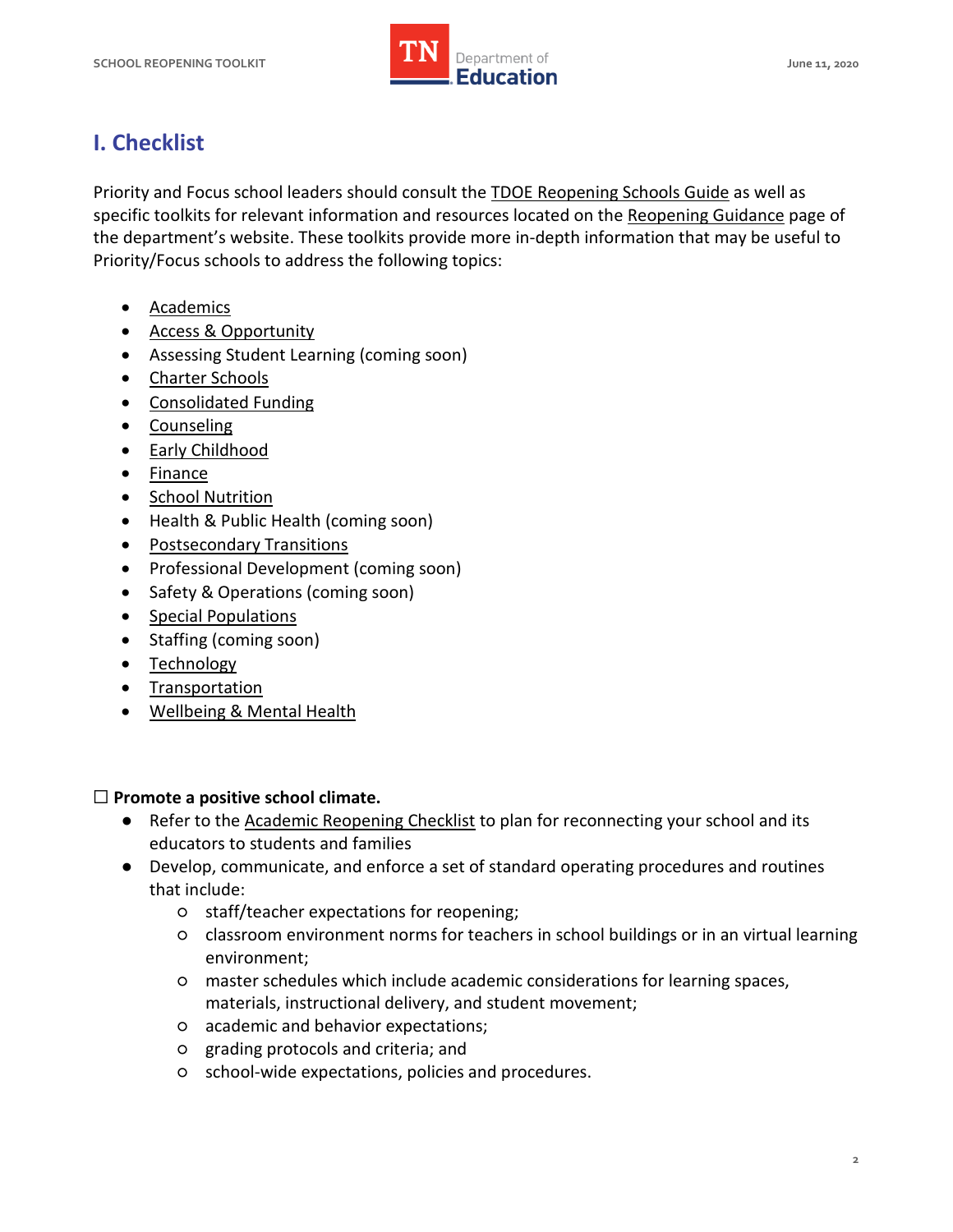

## ☐ **Assess student performance and learning gaps.**

- Review the Reopening Schools Guide for guidance on how to access student learning.
- ● Review the [Special Populations Re-opening Toolkit](https://www.tn.gov/content/dam/tn/education/health-&-safety/Special%20Populations.pdf) for continuing educational opportunities and services for special populations including special education and English learners.
- Review the **Academic Reopening Toolkit** for guidance on specific academic considerations for elementary and secondary school student learning.

## ☐ **Revise school turnaround strategies.**

- • Reset and re-evaluate school improvement strategies for Priority and Focus schools by conducting a needs assessment to determine emerging needs.
- Once the needs are identified, the planning team creates aligned goals, turnaround strategies, and action steps that align with the prioritized needs.
- Districts should revise the District Priority Plan to include newly identified, prioritized needs.
- Priority schools should revise the school improvement plan to include newly identified, prioritized needs.
- • Focus schools should revise their school improvement plan to address strategies to improve outcomes for identified student group(s) by reflecting on the following questions:
	- o Utilizing your school data collected during the 2019-20 school year, describe the progress you've made or challenges you've faced towards improving outcomes for the student group(s) for which you were identified.
	- o What strategy(s) will you utilize in the 2020-21 school year to address the needs and root causes you've identified for your student group(s)?

## ☐ **School Improvement Grants**

- ● Determine which school improvement grant(s) need to be revised to meet the newly identified, prioritized needs of Priority and/or Focus schools
	- ○ Review the period of availability for the grant funding source before making budget revision requests.
- Review the **Finance Toolkit** for guidance on how to revise grant budgets to address newly surfaced needs and respective timelines for grant activities.
- ● Contact your assigned Regional School Improvement Director for help with the following:
	- District and school improvement planning support
	- Budget revision assistance
	- Additional technical assistance and support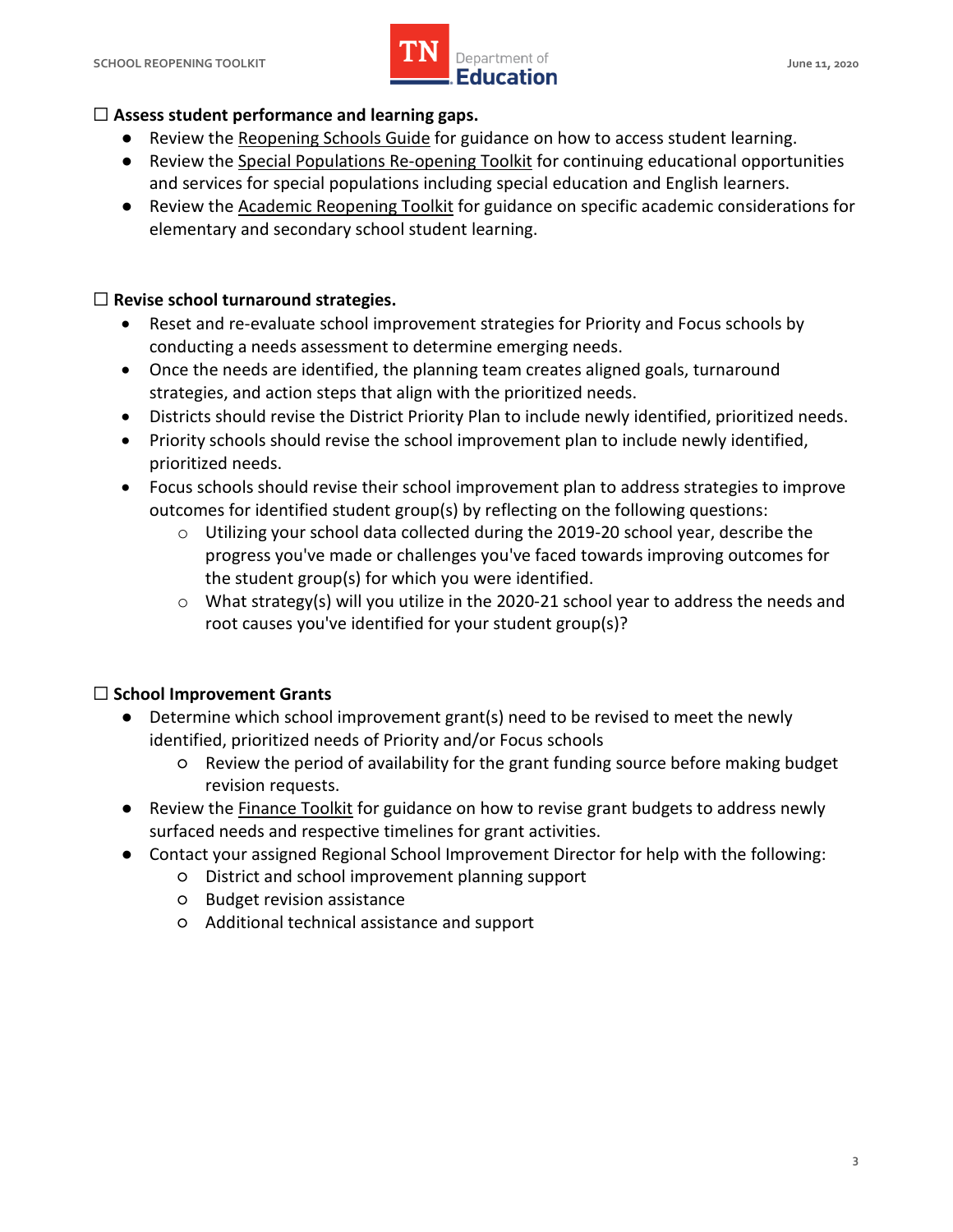

## **II. Best Practices**

#### **Review School Improvement Plan**

 Based on assessments used to identify student achievement and learning gaps, school planning teams should conduct a needs assessment using available academic and non-academic data, identify progress and challenges, and conduct a root cause analysis to identify prioritized needs. As they disaggregate the data, teams can review the checklist outlined above to access areas of strength and challenges with the outcomes of every student as well as those sub-populations identified through the ATSI/TSI designation.

Next, school planning teams can utilize the guiding questions (outlined in th[e ATSI Resource Guide\)](https://www.tn.gov/content/dam/tn/education/cpm/ATSI_Resource_Guide.pdf) to facilitate a discussion about the current implementation and effectiveness of these practices. The guiding questions are a starting point for discussion, and along with other relevant data and local context, they can inform the self-assessment in the next section.

#### **Assess Implementation of Practices Using a Self-Assessment**

 Under each practice is a self-assessment section that consists of a number of implementation indicators. These indicators are school-wide actions, policies, and/or processes that schools can implement and monitor to address student needs. Again, these are suggested indicators and not an exhaustive list. School planning teams can then self-score (on a scale of 1 to 4) each indicator to evaluate how effectively and comprehensively the school is implementing these indicators. The self-scoring scale is defined as:

- 1. The action is not yet in place.
- 2. The action is sometimes in place or at the beginning stages.
- 3. The action is mostly in place or fairly embedded.
- 4. The action is well-established and embedded.

 Based on the scores from the assessment of student achievement and learning gaps and other relevant school data, school planning teams may choose to identify newly identified priority areas then update the school improvement plan as necessary. Schools are encouraged to develop a focused and small list of practices as they update their school improvement plans. A full, stand-alone self-assessment that includes all student groups is located in the ATSI resource guide in the resources section of this document.

#### **Determine Strategies for Improvement**

 After school planning teams have determined the prioritized needs for student learning gaps, you should use the resources section to develop strategies and action steps to update your improvement plan and/or identify opportunities to enhance implementation of the plan. The department is committed to supporting equitable outcomes for all students and has published a variety of research-based frameworks, guides, and resources to improve student outcomes. Once your improvement plan has been updated and current needs have been identified, planning teams should then align school improvement resources to best support the new strategies and goals set for the upcoming school year.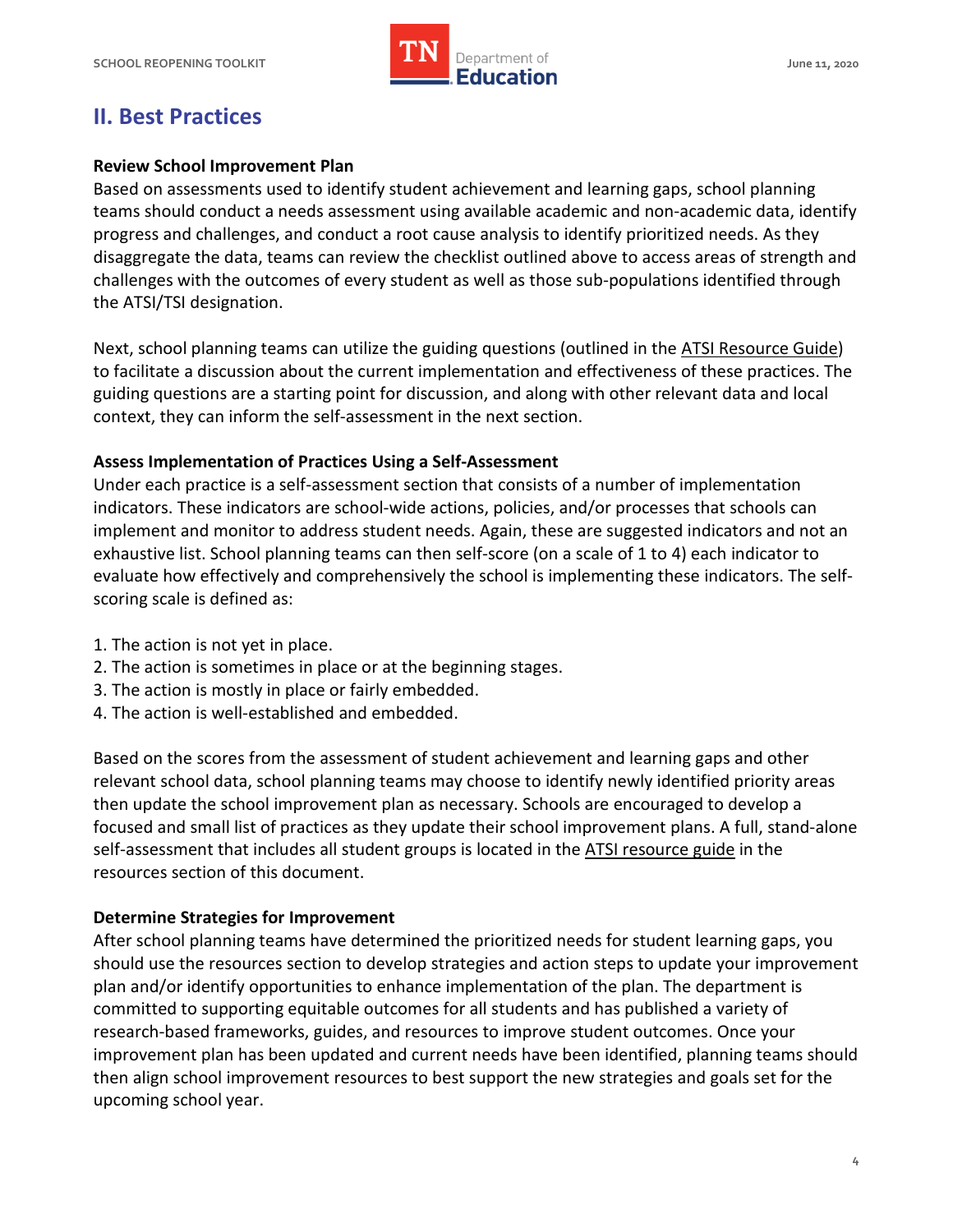

# **III. Recommended Schedules and Procedures**

 prioritized student needs. Once the needs are identified, the planning team creates aligned goals, strategies, and action steps that align with the prioritized needs. All plans should be monitored regularly and revised based on students' needs throughout the school year with input from the planning team. Schools develop planning teams to conduct the school improvement planning process to identify

#### **School Improvement Planning**

| <b>Date</b>       | <b>Item</b>                                                                 |
|-------------------|-----------------------------------------------------------------------------|
| <b>May 15</b>     | School improvement planning opens in InformTN                               |
| May 15 - June 15  | Review school improvement plan                                              |
| June 15 - June 30 | Assess implementation of practices using a self-assessment                  |
| July 1 - July 30  | Determine strategies for improvement                                        |
| Sept. 1           | School improvement plans due in InformTN                                    |
| Oct. 1            | Districts must approve school improvement plans                             |
| Oct. 1-15         | Division of School Improvement reviews Priority school improvement<br>plans |

#### **Complete Checklist Items**

| <b>Date</b>      | ltem                                                                               |
|------------------|------------------------------------------------------------------------------------|
| Summer/Fall 2020 | Promote a positive school climate                                                  |
| Summer/Fall 2020 | Assess student performance and learning gaps                                       |
| Summer/Fall 2020 | Assess current instructional practices and support structures                      |
| Summer/Fall 2020 | Ensure high-quality core instruction                                               |
| <b>Fall 2020</b> | Implement Response to Instruction and Intervention (RTI <sup>2</sup> ) effectively |
| <b>Fall 2020</b> | Implement positive behavioral supports effectively                                 |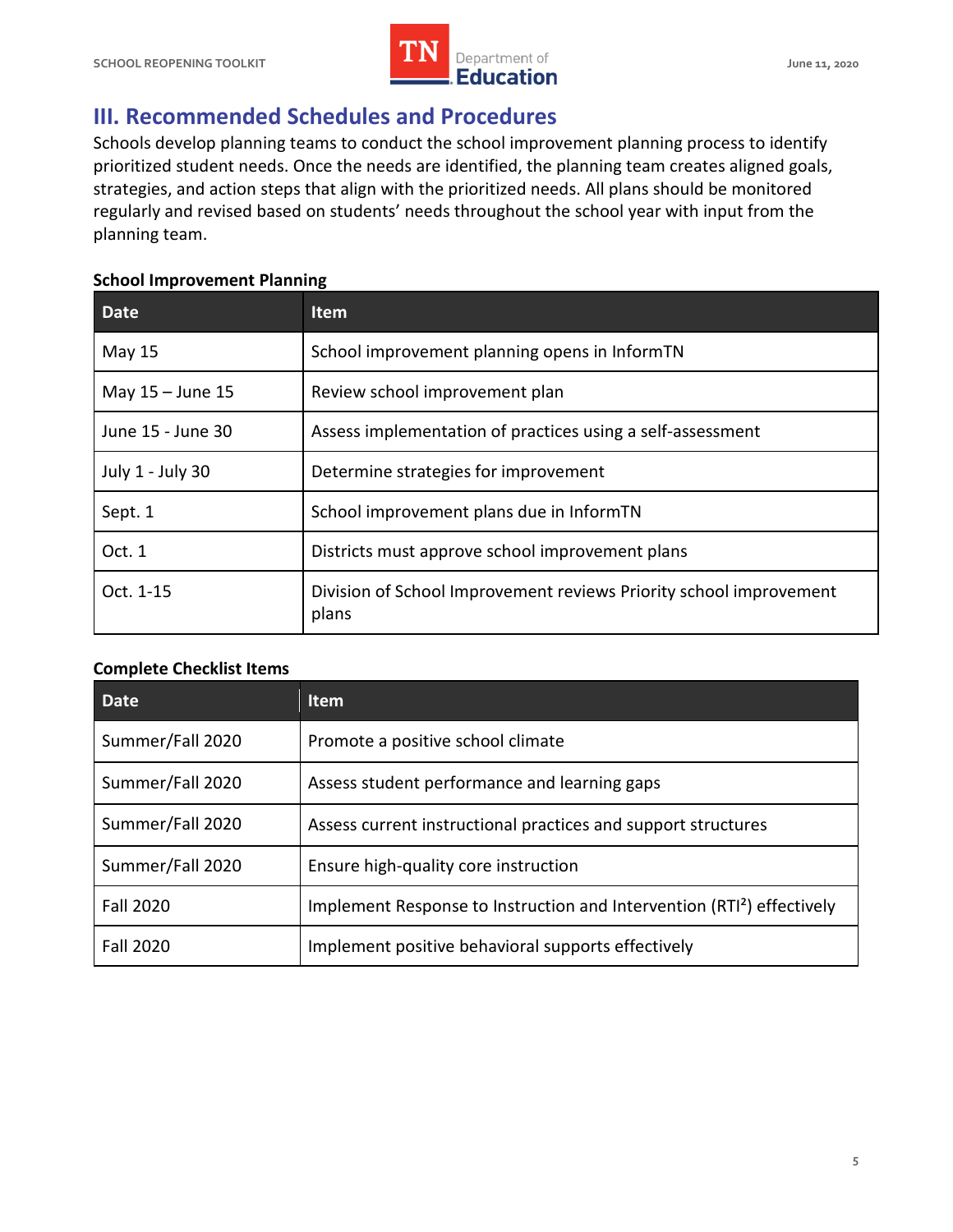

# **IV. Resource List**

#### **TDOE Reopening School Toolkit**

<https://www.tn.gov/education/health-and-safety/update-on-coronavirus/reopening-guidance.html>

#### **What Works Clearing House**

#### [https://ies.ed.gov/ncee/wwc/](https://www.tn.gov/content/dam/tn/education/cpm/ATSI_Resource_Guide.pdf)

 This website provides existing research on different programs, products, practices, and policies in education in order to provide educators with the information needed to make evidence-based decisions.

#### **Evidence for ESSA**

#### https://www.evidenceforessa.org/

 standards. This website also provides stakeholders a way to easily find programs and practices that [align to the ESSA evidence stan](https://ies.ed.gov/ncee/wwc/)dards and meet their local needs. This site provides a way for schools to identify programs and practices that meet the ESSA evidence

#### **ED Reports**

#### https://www.edreports.org/

 K-12 instructional materials. [EdReports.org](https://EdReports.org) is an independent nonprofit designed to improve education by providing reviews of

#### **Tennessee Department of Education School Improvement Webpage**

 https://www.tn.gov/education/finance-and-monitoring/school-improvement-grants.html This site provides resources for school improvement planning and grant supports.

### **TDOE Accountability Protocol**

 This site provides school turnaround designation information for Priority/CSI, Targeted Support and Improvement (TSI), and Additional Targeted Support and Improvement. [https://www.tn.gov/content](https://www.edreports.org/)/dam/tn/education/accountability/2019\_Accountability\_Protocol.pdf

#### **Multi-Tiered System of Support (MTSS)**

[https://www.tn.gov/education/student-support/student-supports-in-tn.html](https://www.tn.gov/education/finance-and-monitoring/school-improvement-grants.html)